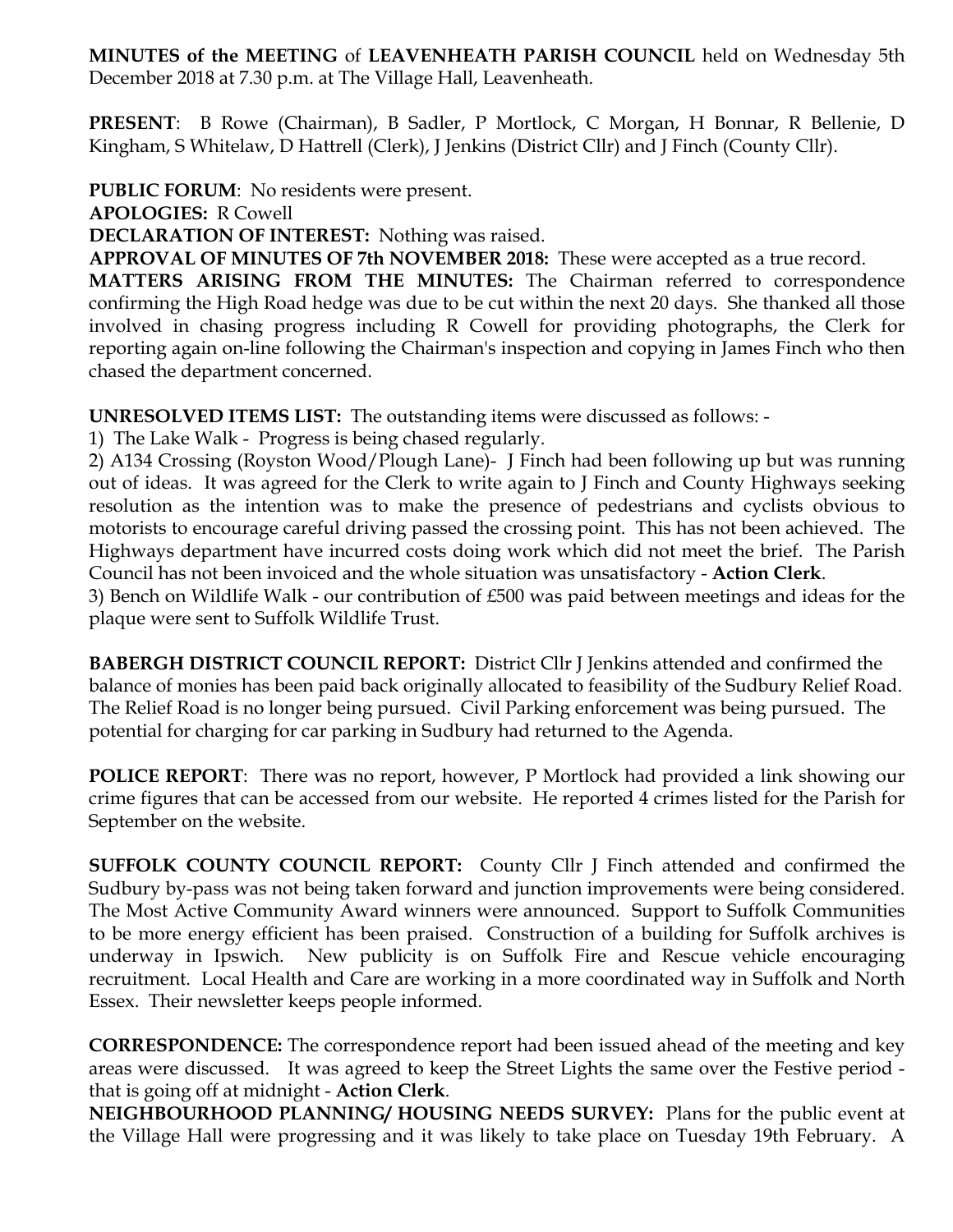draft leaflet was discussed. D Kingham agreed to invite potential speakers - **Action D Kingham** including Lee Parker, District Cllr and Carroll Reeve, Lavenham Parish Council. J Jenkins also agreed to say some words on the night.

**HIGHWAYS**: The Chairman had a report from a resident of an overgrown boundary hedge abutting Wrights Way. It was from a Hawthorn Way property and it was agreed for the Clerk to report on-line - **Action Clerk**.

**FINANCE:** The bank balances as at 5th December 2018 were **£37839.38** in the Community Account, **£15413.08** in the Reserve Account making a total of **£53252.46.**

It was reported that dog bins and benches had been ordered as agreed. 3 further dog bins, 2 at Harrow Street and 1 in The Old Road were being considered. All agreed a suitable new location in Harrow Street away from properties.

Budget and Precept for 2019/20 was discussed and a Standstill Precept as far as residents were concerned was agreed at £19430. It was agreed to include an Agenda item for January of "Village Asset Reserves and Community Infrastructure Levy Income".

File Storage Costs were considered and it was agreed for the Village Hall Committee to consider in the first instance whether lockable Filing Cabinet space could be provided in the Committee Room.

## **The following were authorised for payment: -**

| Chq 101535   | 409.04   | D K Hattrell               | Clerk's Salary     |
|--------------|----------|----------------------------|--------------------|
| Chq 101536   | 97.40    | <b>Inland Revenue Only</b> | Clerk's Deductions |
| Chq 101537   | 163.96   | <b>SCC Pension ACC</b>     | Clerk's Pension    |
| Chq 101538   | 273.60   | Bowman & Son               | Village Green (VG) |
| Chq 101539   | 150.00   | Sudbury Citizens Adv       | Donation           |
| <b>Total</b> | £1094.00 |                            |                    |

**REPORTS FROM ORGANISATIONS AND REPRESENTATIVES :** Reports were given from the Village Green, Village Hall and Tree Wardens. The Village Hall car park was being re-stoned with assistance from the Community Payback Scheme. The Village Green have been considering what can be done about the dog fouling issue and were putting a notice in LSPN. The Playground Inspection results have been discussed and action is taking place as a result. From the Tree Wardens report work continues to assess the condition of protected Ash trees. Further volunteers are encouraged to assist with the care of trees in the village.

**IDEAS TO IMPROVE THE VILLAGE:** Nothing was agreed.

**REPORTS AND QUESTIONS FROM CHAIRMAN AND MEMBERS**: It was suggested that ideas about future Play Equipment could be sought within a Housing Needs Survey. A walk is being planned between Christmas and the New Year from Stoke.

The meeting closed at **9.05 p.m**.

## **Planning Meeting on 5th December 2018**

*The following decisions were confirmed by the Planning Authority: -*